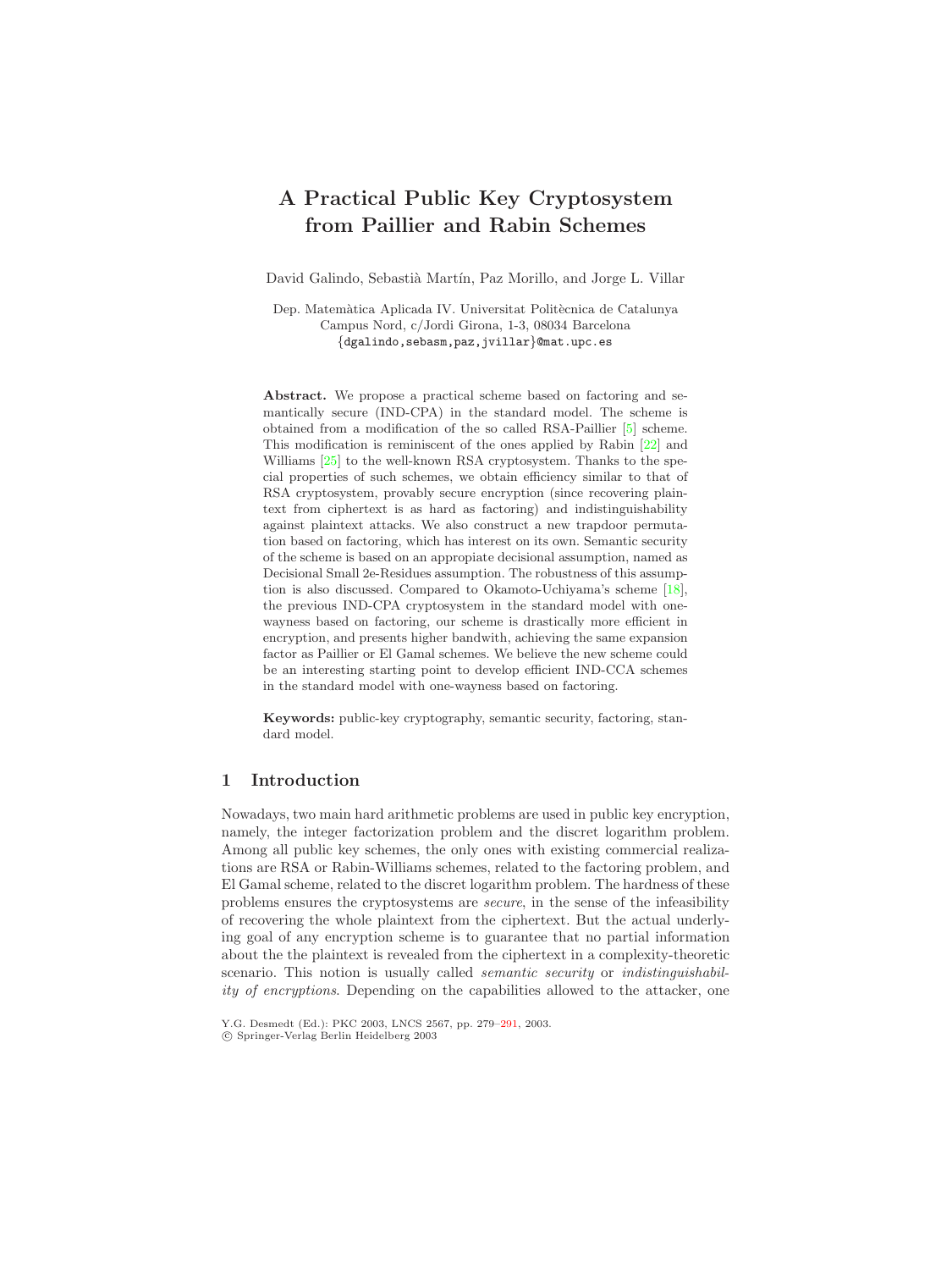<span id="page-1-0"></span>talks about indistinguishability against chosen plaintext attack (IND-CPA) or indistinguishability against chosen ciphertext attack (IND-CCA). The latter is considered as the right notion of security, although IND-CPA level is still maintained, since homomorphic cryptosystems can't achieve IND-CCA.

Up to now, we can find in the literature several settings for designing practical public-key IND-CCA schemes. The most popular is the so-called Random Oracle Model (ROM) [\[2\]](#page-11-1), an idealized model of computation in which a cryptographic hash is considered as a *truly random* oracle accessible to both legitimate and illegitimate users. It turns out to be a very powerful primitive, and there exist several generic constructions (see  $[21]$  for instance), that provide IND-CCA schemes under standard computational assumptions. Although the ROM is a convenient setting, security proofs in this model are somewhat heuristic, since in real implementations hash functions are not truly random. This problem leads to a related approach, initiated by Canetti  $[4]$ , with the aim of identifying useful and realizable properties of random oracles. There is a realization in this setting based on the factoring problem [\[16\]](#page-12-5). Another approach consists on building encryption schemes by means of integrating several cryptographic primitives, as symmetric cryptosystems, message authenticated codes and cryptographic hash functions. An instance in this model can be found in [\[1\]](#page-11-3).

A different and appealing approach is used in  $[8]$  and  $[9]$ . In this setting, the security of the proposed IND-CCA schemes is only based on number-theoretic decisional assumptions. The technique used in [\[8\]](#page-12-6) and [\[9\]](#page-12-7) is to improve existing IND-CPA schemes under appropiate and widely accepted decisional assumptions, obtaining IND-CCA schemes based on the same assumptions and without significantly degrading their efficiency. There exist three different realizations in this setting, which are based on the Decisional Diffie-Hellman, Decision Composite Residuosity [\[19\]](#page-12-8) and the classical Quadratic Residuosity assumptions respectively. It would be of great interest to construct IND-CCA schemes from the RSA and Rabin-Williams primitives in this model. A decisional assumption's candidate for the RSA scheme was proposed in the modification of Paillier scheme [\[5\]](#page-11-0), although the proof of the equivalence between the one-wayness of this scheme and the RSA scheme has been presented very recently [\[6\]](#page-11-4). It is an open problem to study the validity of this new assumption and to develop an IND-CCA scheme from it. As far as we know, no decisional number-theoretic problem for the Rabin-Williams primitive has been proposed.

#### **Our Results**

In this paper we first construct a new trapdoor permutation based on factoring, which has interest on its own. Trapdoor permutations play an important role in cryptography. Many theoretic schemes use this object as a building block, in such a way that any trapdoor permutation can be easily transformed into IND-CCA ciphering (although very impractical), signature, or authentication schemes for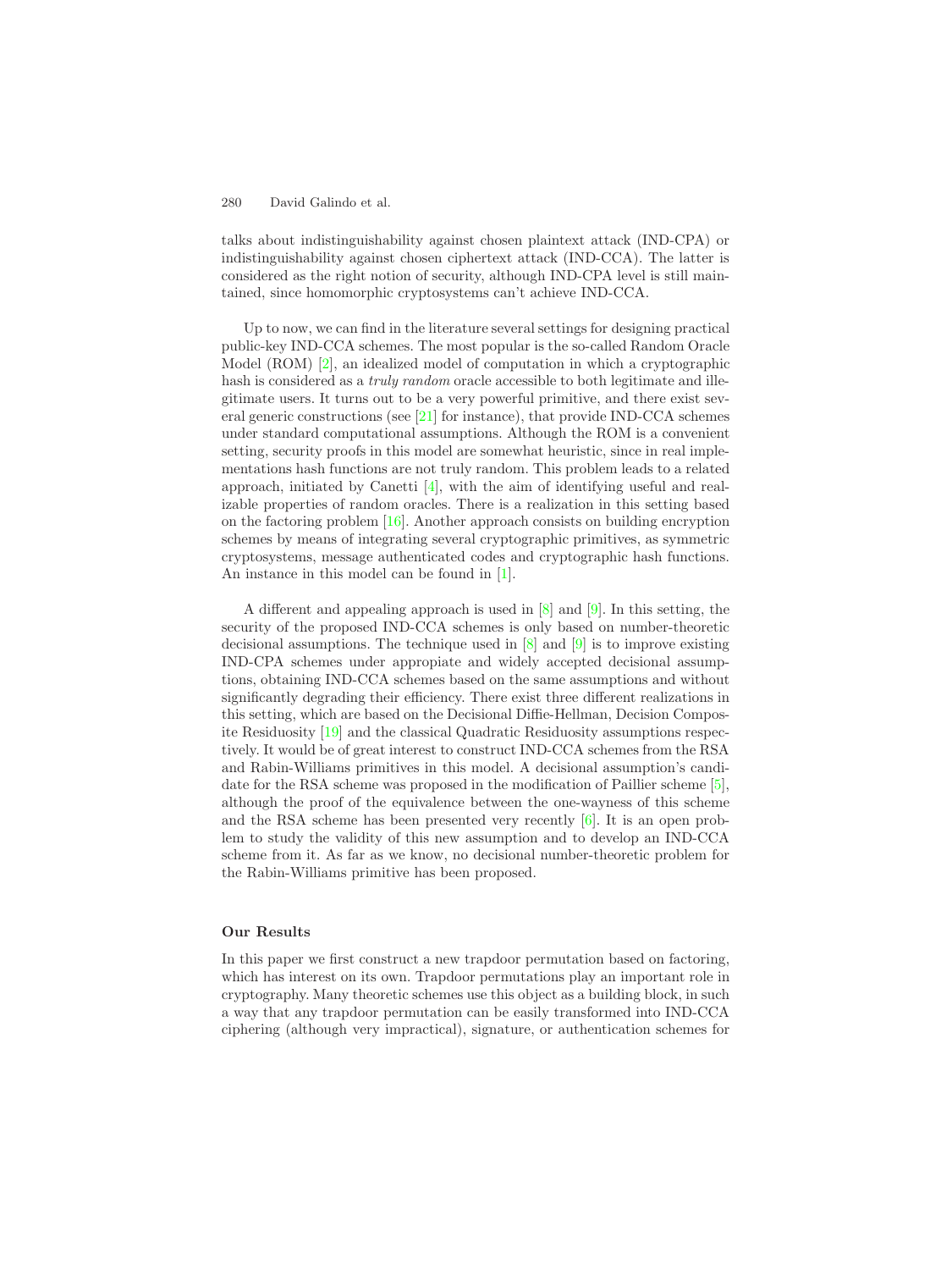<span id="page-2-0"></span>instance. Despite this fact, few candidate trapdoor permutations are known, and fewer that are as secure as factoring (cf.  $[20]$ ).

The new trapdoor permutation is obtained from a modification of RSA-Paillier's trapdoor permutation [\[5\]](#page-11-0), which is reminiscent from the modifications applied by Rabin [\[22\]](#page-12-0) and Williams [\[25\]](#page-12-1) to RSA cryptosystem. Then, using this new function as a primitive, we design a new cryptosystem which is one-way under the intractability of factoring  $n = pq$ , with  $p \equiv q \equiv 3 \mod 4$ , and IND-CPA under an appropiate number-theoretic decisional assumption. We summarize hereafter the main features of the proposed scheme:

- **–** We take profit of the nice characteristics of Rabin schemes and overcome their drawbacks, by using the Rabin-Williams function to hide the randomness. More precisely, the encryption of a message  $m \in \mathbb{Z}_n$  with randomness  $r \in Q_n$  is defined as  $E(r, m) = r^{2e} + mn \mod n^2$ , where e is an integer of small size.
- **–** It is remarkable that the scheme allows to encrypt arbitrary messages with a very simple procedure, that does not depend further on the form of the message to be enciphered, which was the case for the previous Rabin based schemes. Besides, the efficiency is similar to that of plain RSA.
- **–** The scheme is IND-CPA under the Decisional Small 2e-Residues assumption (DS2eR). We can also stablisha relation between the decisional assumption in RSA-Paillier scheme, the Quadratic Residuosity and the new DS2eR assumption.

Although the scheme is obtained by a simple modification of the RSA-Paillier scheme, this modification deeply influences the underlying mathematical structure. This was in turn the case of RSA-Paillier scheme respect to original Paillier scheme [\[19\]](#page-12-8). The main difference is that one-wayness of the new scheme is equivalent to factoring and independent of the size of the exponent  $e$ . Thus, the exponent e only affects the semantic security of the scheme.

We can also compare our scheme with the Okamoto-Uchiyama's scheme (OU) [\[18\]](#page-12-2). The one-wayness of OU is equivalent to factoring  $n = p^2q$ , whereas in our case is equivalent to factoring  $n = pq$ , which is the classical factoring assumption. Our scheme is drastically more efficient in ciphering, since OU presents an encryption cost proportional to the lenght of the modulus  $n$ . Besides, our scheme presents a expansion factor 2, while OU's expansion factor is 3. However, OU scheme is homomorphic and more efficient in decryption than ours.

The main drawback of our scheme is that, as well as in the previous schemes with one-wayness equivalent to factoring, there exist a chosen ciphertext attack that completely breaks the scheme. In the ROM this problem can be solved by directly applying the technique in [\[21\]](#page-12-4). It remains an open problem to study the validity of the DS2eR assumption and to modify our scheme to achieve IND-CCA security under the DS2eR assumption in the standard model.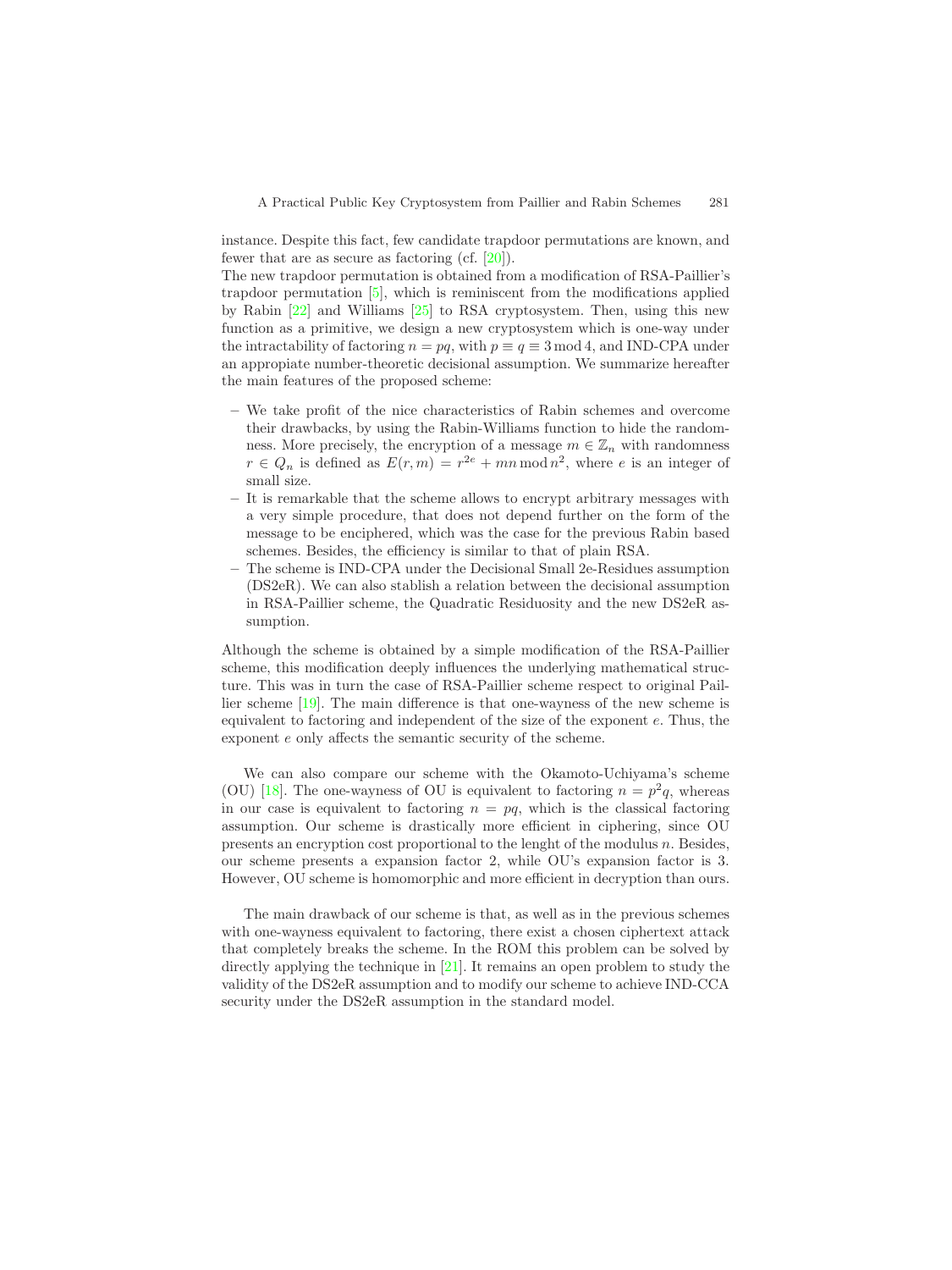# <span id="page-3-1"></span><span id="page-3-0"></span>**2 Some Previous Schemes and Related Trapdoor Permutations**

In this section, we briefly recall some previous schemes and related trapdoor permutations, from which we will derive the new trapdoor permutation based on factoring, and the scheme we propose. We begin by fixing some notation.

If A is a non-empty set, then  $x \leftarrow A$  denotes that x has been uniformly chosen in A, and  $\texttt{negl}(k)$  stands for a negligible function in a security parameter k. If n is an RSA modulus, i.e.  $n = pq$  where p, q are different odd primes, then we denote by  $\text{RSA}[n, e]$  the RSA function with exponent e. The conjecture about the infeasibility of inverting the  $RSA[n, e]$  function on a randomly chosen input in  $\mathbb{Z}_n^*$  will be referred as the RSA $[n, e]$  assumption. If N is a positive integer, then  $Q_N$  stands for the set of quadratic residues modulo N. If  $D_1$  and  $D_2$  are two probability distributions, then  $D_1 \approx D_2$  denotes that the distributions are polinomally indistinguishable [\[10\]](#page-12-10). It holds that if  $A$  is a probabilistic polynomial time (PPT) algorithm and  $D_1 \approx D_2$ , then  $\mathcal{A}(D_1) \approx \mathcal{A}(D_2)$ . Another useful property is that if g is a bijection such that g and  $g^{-1}$  can be computed in PPT, then  $D_1 \approx D_2$  is equivalent to  $g(D_1) \approx g(D_2)$ .

### **Rabin Function**

Let p, q be two different primes with equal length,  $n = pq$ . Rabin proposed in [\[22\]](#page-12-0) a provably secure cryptosystem based on the modular squaring function

$$
\mathbb{Z}_n^* \longrightarrow Q_n
$$
  

$$
x \longmapsto x^2 \bmod n.
$$

It is well known that modular squaring is a trapdoor one-way function assuming that factorisation of large numbers is infeasible. However, modular squaring is a 4 to 1 function, so a ciphertext is not uniquely decrypted. In order to avoid this drawback and to speed up the decryption algorithm (i.e. the computation of square roots modulo  $n$ ), the following proposal by Blum and Williams can be considered:

### **Blum-Williams Function**

Let p, q be (different) primes with equal length,  $p \equiv q \equiv 3 \mod 4$ ,  $n = pq$ . The squaring function restricted to  $Q_n$ , i.e.

$$
\mathcal{G}_n: Q_n \longrightarrow Q_n
$$

$$
x \longmapsto x^2 \mod n
$$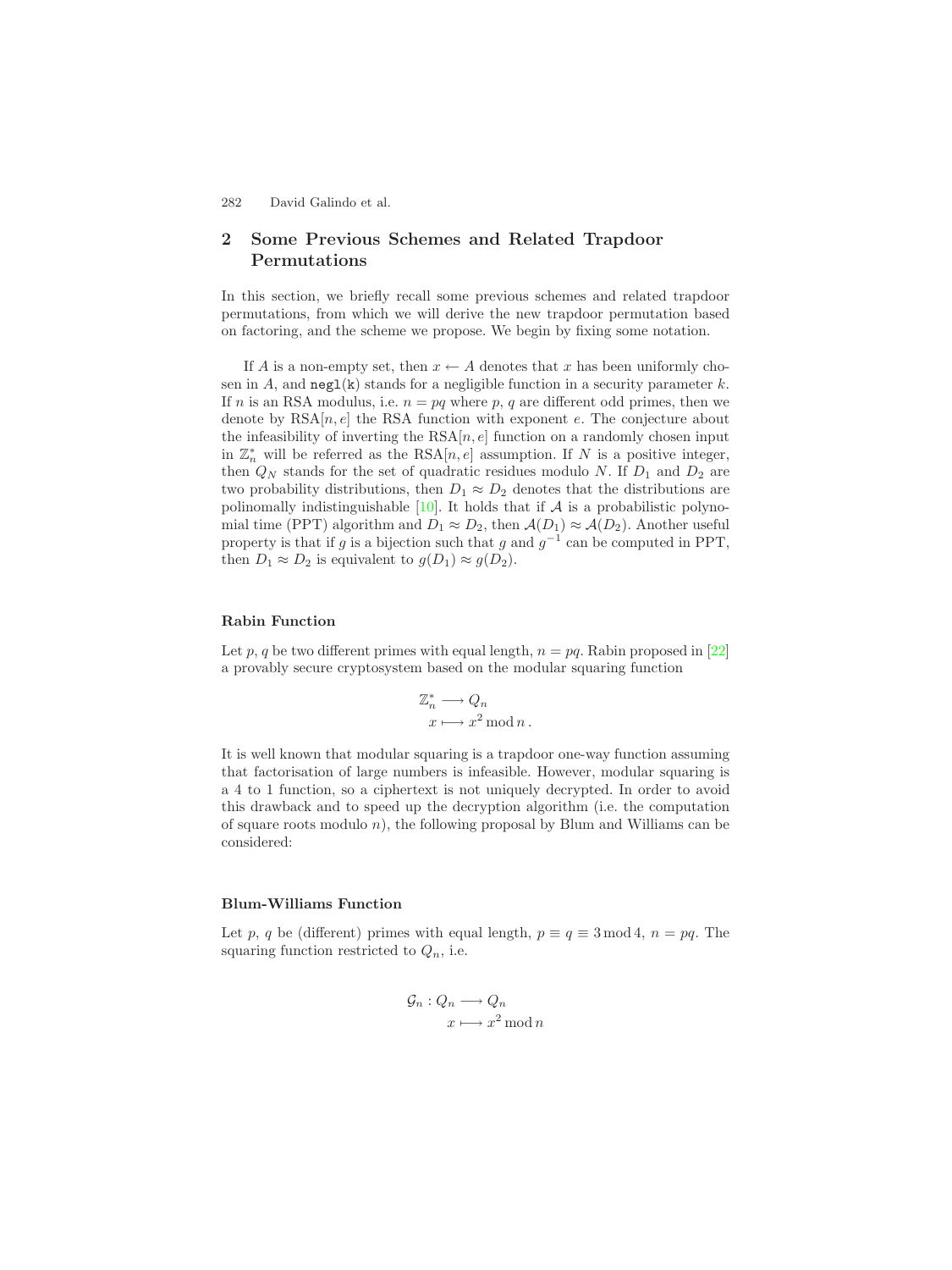<span id="page-4-0"></span>is a trapdoor one-way permutation if factoring large numbers is infeasible (see page 34 in  $[11]$ ). Then, if we restrict the set of messages to  $Q_n$ , a ciphertext will be uniquely decrypted. However, this is not suitable for real applications, since it does not allow to encrypt arbitrary messages. To decrypt  $c \in Q_n$  one has to compute  $\mathcal{G}_n^{-1}(c)$ , i.e. the element  $s \in Q_n$  such that  $s^2 = c \mod n$ . Let us briefly recall how to make this computation (see [\[24\]](#page-12-12) for a nice account on this). Assume that we know the factorisation of  $n = pq$ , where  $p \equiv q \equiv 3 \mod 4$ . We first compute the numbers  $f = c^{\frac{p+1}{4}} \mod p$  and  $g = c^{\frac{q+1}{4}} \mod q$ , which are the square roots of  $c$  modulo  $p$  and modulo  $q$  that are quadratic residues to their respective modulus. Then, by using the Chinese Remainder Theorem, we obtain an  $s \in Q_n$  such that  $s^2 = c \mod n$ .

### **Rabin-Williams Function**

Let p, q be (different) primes with equal length,  $p \equiv q \equiv 3 \mod 4$ ,  $n = pq$  and e a public RSA exponent (i.e. an integer such that  $gcd(e, \lambda(n)) = 1$ , where  $\lambda$ denotes Carmichael's function). The map

$$
\mathcal{W}_e: Q_n \longrightarrow Q_n
$$

$$
x \longmapsto x^{2e} \mod n
$$

is also a trapdoor one-way permutation assuming that factoring large numbers is infeasible, since a perfect reduction to the Blum-Williams function inversion problem can be done as follows. Given  $c = \mathcal{G}_n(x) = x^2 \mod n$ , x can be retrieved from  $c^e$  mod  $n = x^{2e}$  mod n by inverting the Rabin-Williams function with some non-negligible probability.

### **RSA-Paillier Function**

Catalano et al. proposed in [\[5\]](#page-11-0) a mix of Paillier's scheme [\[19\]](#page-12-8) withRSA scheme, in order to obtain an IND-CPA cryptosystem in the standard model with efficiency similar to that of RSA cryptosystem. It is based on the permutation

$$
\mathcal{E}_e: \mathbb{Z}_n^* \times \mathbb{Z}_n \longrightarrow \mathbb{Z}_{n^2}^*
$$
  

$$
(r, m) \longmapsto r^e (1 + mn) \bmod n^2,
$$

where p, q are distinct primes with the same length,  $n = pq$ , and  $e \in \mathbb{Z}_n$  is such that  $gcd(e, \lambda(n^2)) = 1$ . The encryption scheme  $\mathcal{E}_e(r, m)$  with randomness  $r \in \mathbb{Z}_n^*$ is semantically secure under the *Decisional Small* e*-Residues* assumption [\[5\]](#page-11-0).

Sakurai and Takagi claimed in [\[23\]](#page-12-13) that deciphering RSA-Paillier scheme with public exponent e is actually equivalent to inverting the original  $RSA[n, e]$ function. However, Catalano, Nguyen and Stern found a flaw in the proof by Takagi and Sakurai, and they proposed in [\[6\]](#page-11-4) an alternative proof of the claim in [\[23\]](#page-12-13). Therefore, RSA-Paillier scheme is the first semantically secure RSA-type scheme in the standard model.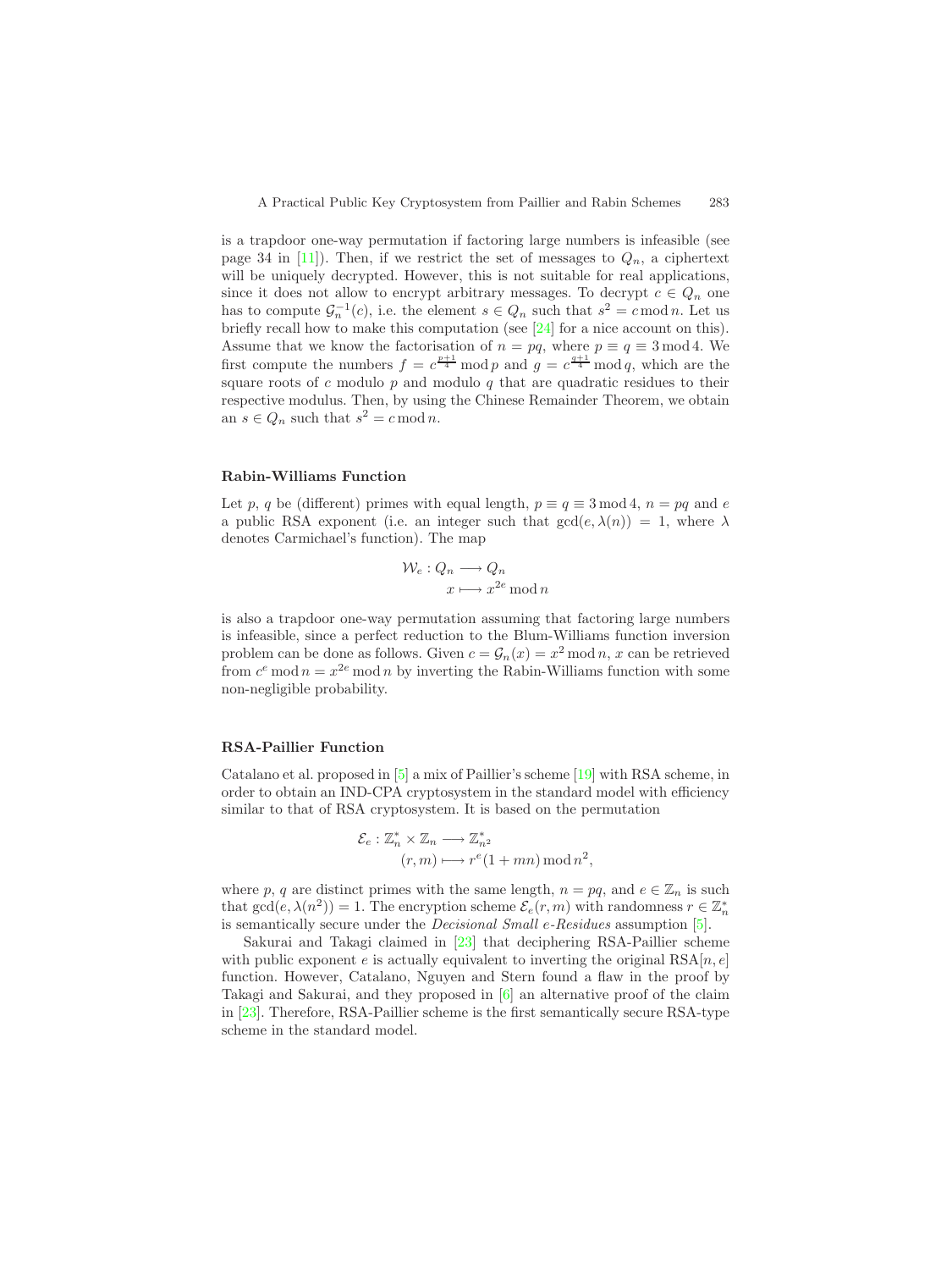### <span id="page-5-1"></span>**3 New Trapdoor Permutation Based on Factoring**

In this section we present a new length-preserving trapdoor permutation based on factoring, i.e. a length-preserving bijection that is one-way assuming that factoring large integers is hard. It is worthwhile to remark that as well as ours, all previous trapdoor permutations provably secure  $<sup>1</sup>$  $<sup>1</sup>$  $<sup>1</sup>$  are based on the factoring</sup> problem [\[20\]](#page-12-9). To the best of our knowledge, only two length-preserving provably secure trapdoor permutations exist, namely, the Blum-Williams permutation, and another one proposed by Gong and Harn in [\[12\]](#page-12-14).

### **A New Trapdoor Permutation**

Let p, q be primes,  $p \equiv q \equiv 3 \mod 4$ ,  $n = pq$ , e a positive integer such that  $gcd(e, \lambda(n)) = 1$  and

$$
\mathcal{F}_e: Q_n \times \mathbb{Z}_n \longrightarrow Q_{n^2}
$$
  

$$
(r, m) \longmapsto r^{2e} + mn \bmod n^2.
$$

**Proposition 1.** F*<sup>e</sup> is a well-defined length-preserving bijection.*

*Proof*: From the Hensel-lifting, the set of quadratic residues modulo  $n^2$  can be alternatively defined as  $Q_{n^2} = \{x + yn \mid x \in Q_n, y \in \mathbb{Z}_n\}$ . Then if  $c = \mathcal{F}_e(r, m) =$  $r^{2e} + mn \mod n^2$ , with  $r \in Q_n$ ,  $m \in \mathbb{Z}_n$ , it is obvious that  $c \mod n = r^{2e} \mod n \in$  $Q_n$ , which implies that  $\mathcal{F}_e$  is well-defined.

<span id="page-5-0"></span>To prove that  $\mathcal{F}_e$  is bijective it suffices to show that it is injective, because, from the alternative definition of  $Q_{n^2}$ , we deduce that the sets  $Q_n \times \mathbb{Z}_n$  and  $Q_{n^2}$ have the same number of elements. Let us suppose that  $\mathcal{F}_e(r_0, m_0) = \mathcal{F}_e(r_1, m_1)$ . Then  $r_0^{2e} = r_1^{2e} \mod n$ , and since squaring and computing e-th powers modulo n, with  $gcd(e, \lambda(n)) = 1$ , are bijections over  $Q_n$ , we conclude that  $r_0 = r_1 \mod n$ . This implies  $m_0n = m_1n \mod n^2$ , so  $m_0 = m_1 \mod n$ .

Finally,  $\mathcal{F}_e$  is length-preserving, since the natural bit representation of an arbitrary element either in  $Q_n \times \mathbb{Z}_n$  or in  $Q_{n^2}$  has length  $2 \lceil \log_2 n \rceil$ .  $\Box$ 

In the sequel we prove that inverting  $\mathcal{F}_e$  is as difficult as factoring the modulus n. We denote by  $\mathcal{PRIMES}(k)$  the set of primes of length k which are congruent with 3 modulo 4.

**Assumption 1** (Factoring assumption) *For every probabilistic polynomial time algorithm* <sup>A</sup>*, there exists a negligible function* negl() *such that*

$$
Pr\left[p, q \leftarrow \mathcal{PRIMES}(k/2), n = pq, \atop \mathcal{A}(1^k, n) = (p, q)
$$

<sup>1</sup> We say a cryptographic scheme is provably secure if it is proven to be as secure as the underlying primitive problems (i.e., discrete logarithm or factoring problems).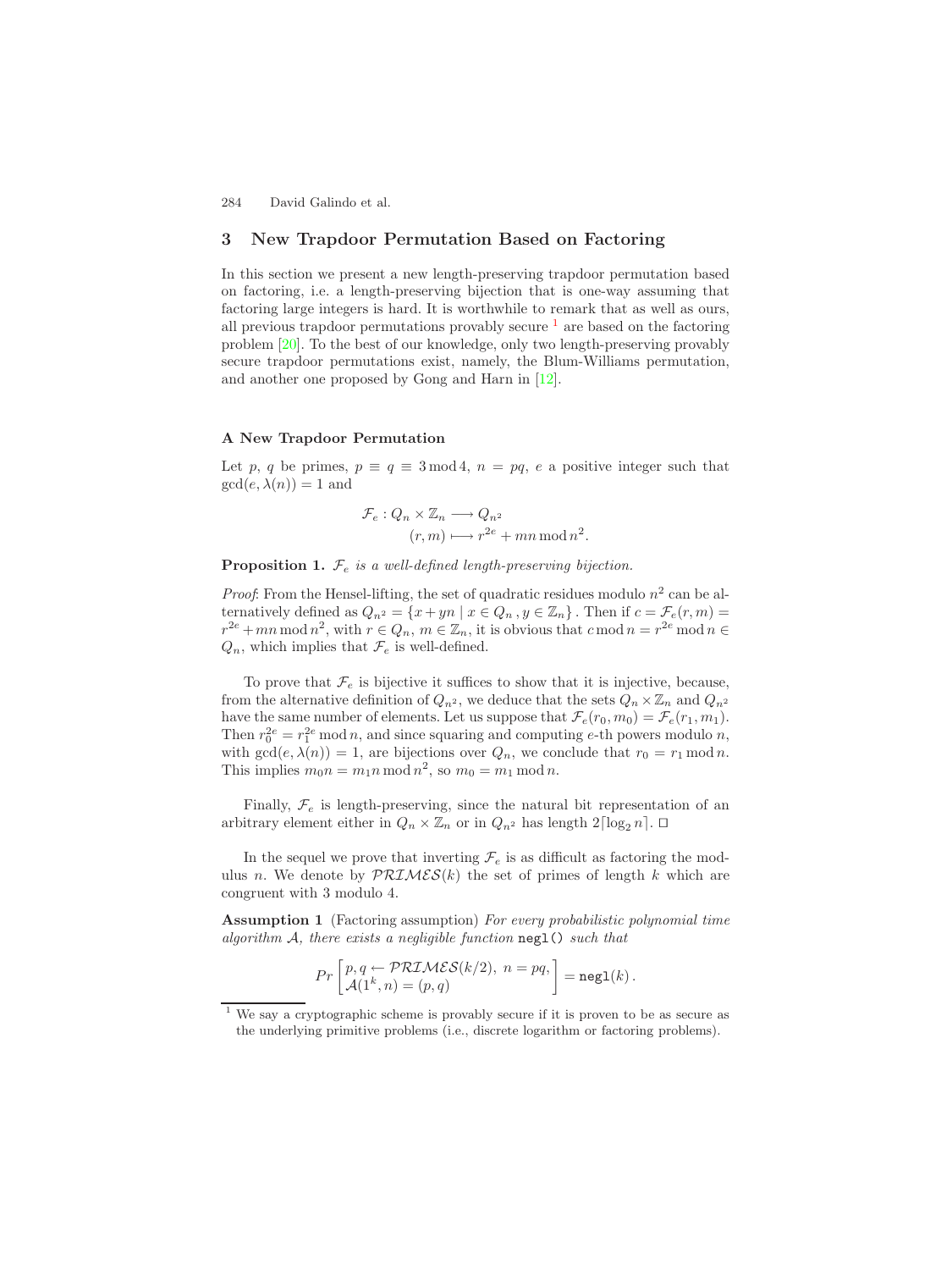<span id="page-6-1"></span><span id="page-6-0"></span>Notice that the set  $\mathcal{PRIMES}(k/2)$  is a subset of the set of all primes with length  $k/2$ . However, there is no evidence suggesting that the factoring problem is *easier* in  $\mathcal{PRIMES}(k)$  than in the whole set.

**Assumption 2**  $\mathcal{G}_n$  *is one-way, that is, for every probabilistic polynomial time algorithm* <sup>A</sup>*, there exists a negligible function* negl() *such that*

$$
Pr\left[\begin{matrix}p, q \leftarrow \mathcal{PRIMES}(k/2), \ n = pq, \\ r \leftarrow Q_n, \ c = r^2 \bmod n, \\ \mathcal{A}(1^k, n, c) = r\end{matrix}\right] = neg1(k).
$$

**Proposition 3**  $\mathcal{G}_n$  *is one-way if and only if the Factoring Assumption holds.* Proof: (see any basic book on cryptography, for instance [\[24\]](#page-12-12)).

**Assumption 4**  $\mathcal{F}_e$  *is one-way, that is, for every probabilistic polynomial time algorithm* <sup>A</sup>*, there exists a negligible function* negl() *such that*

$$
Pr\left[\begin{matrix}p,q \leftarrow \mathcal{PRIMES}(k/2), n = pq, \\ r \leftarrow Q_n, m \leftarrow \mathbb{Z}_n, c = \mathcal{F}_e(r,m), \\ \mathcal{A}(1^k, n, e, c) = (r, m)\end{matrix}\right] = neg1(k).
$$

**Proposition 5** For all e such that  $gcd(e, \lambda(n)) = 1$ ,  $\mathcal{F}_e$  is a trapdoor permuta*tion if and only if the Factoring Assumption holds.*

*Proof*:

 $(⇒)$  Let us suppose the Factoring Assumption does not hold. Then there exists a polynomial time algorithm that factors  $n = pq$  with a non-negligible probability  $\varepsilon$ . Knowing p and q, one can compute  $d \in \mathbb{Z}_n^*$  s.t.  $de \equiv 1 \mod \lambda(n)$ , since  $gcd(e, \lambda(n)) = 1$ . For any  $c \in Q_{n^2}$  we can also compute  $r = \mathcal{G}_n^{-1}(c^d \mod n)$  $\mathcal{G}_n^{-1}(r^2 \mod n)$ , and  $m \in \mathbb{Z}_n$  from the equality  $mn = c-r^{2e} \mod n^2$ . These values are such that  $\mathcal{F}_e(r,m) = c$ , so we can invert  $\mathcal{F}_e$  on  $c \leftarrow Q_{n^2}$  with non-negligible success probability  $\varepsilon$ , which implies that  $\mathcal{F}_e$  is not one-way.

 $(\Leftarrow)$  Let us suppose that  $\mathcal{F}_e$  is not one-way for a certain e such that  $gcd(e, \lambda(n)) =$ 1. The goal is to show that a probabilistic polynomial time algorithm that inverts  $\mathcal{F}_e$  on a random input can be transformed into another algorithm that inverts Blum-Williams permutation  $\mathcal{G}_n$ . Assume then we are given a security parameter k, an integer n and  $c \in Q_n$  with the distributions described in as-sumption [2.](#page-6-0) Let  $c' = c^e + mn \mod n^2$ , where  $m \leftarrow \mathbb{Z}_n$ . Then, since c was uniformly chosen in  $Q_n$  and the map

$$
Q_n \times \mathbb{Z}_n \longrightarrow Q_{n^2}
$$
  
(c, m)  $\longmapsto c^e + mn \bmod n^2$ 

is a bijection, we deduce that c' is uniformly distributed in  $Q_{n^2}$ . Let  $(r, m') =$  $\mathcal{A}(n, c')$ , where A is the algorithm that inverts  $\mathcal{F}_e$  on a random input with a non-negligible probability  $\varepsilon$ . If A gives the correct answer, then  $c^e + mn =$  $r^{2e} + m'n \mod n^2$ . Reducing this equality modulo n, we have  $r^{2e} = c^e \mod n$ , which is equivalent to  $c = r^2 \mod n$ , since  $gcd(e, \lambda(n)) = 1$ . Then  $\mathcal{G}_n^{-1}(c) = r$ with probability  $\varepsilon$ .  $\square$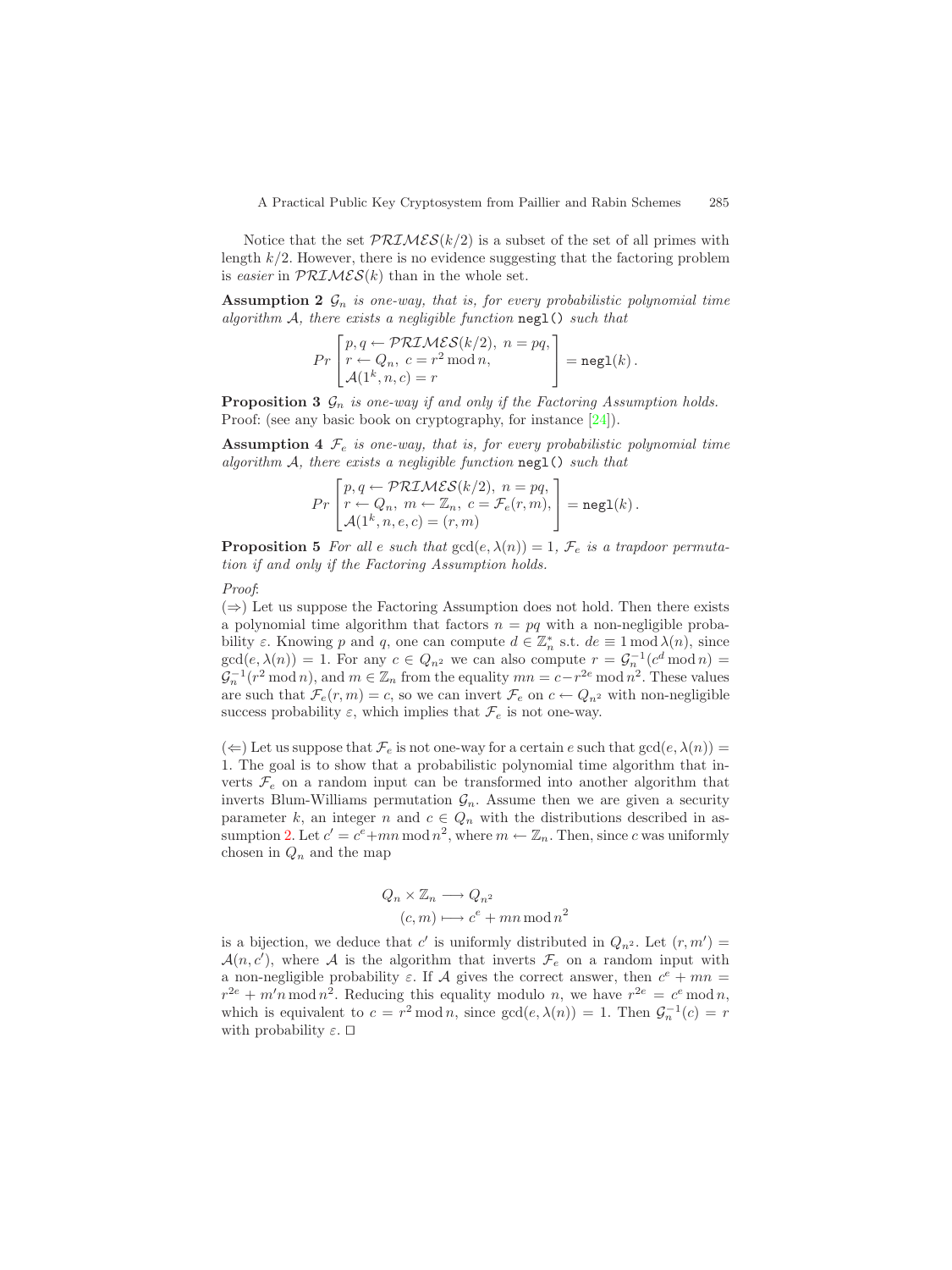### <span id="page-7-0"></span>**4 The New Scheme**

Using the permutation  $\mathcal{F}_e$  as a primitive, we are able to develop the following encryption scheme:

### **Key Generation**

Given a security parameter  $\ell$ , choose at random two primes p and q with  $\ell/2$ bits such that  $p \equiv q \equiv 3 \mod 4$ , and choose an integer  $e > 2$  s.t.  $gcd(e, \lambda(n^2)) =$ 1. Then the public key is  $PK=(n, e)$ , where  $n = pq$ , and the secret key is SK= $(p, q, d)$ , where  $d = e^{-1} \mod \lambda(n)$ .

Let us observe that in the definition of  $\mathcal{F}_e$  in the previous section, the integer  $e$ must only satisfy the condition  $gcd(e, \lambda(n)) = 1$ . Now we demand, in addition, that  $e > 2$  and, since  $\lambda(n^2) = n\lambda(n)$ , that  $gcd(e, n) = 1$ . The reason for this choice will become clearer when we study both one-wayness and semantic security of the scheme.

### **Encryption**

To encrypt a message  $m \in \mathbb{Z}_n$  we compute  $c = \mathcal{F}_e(r,m)$ , where r is randomly chosen in  $Q_n$ . The choice of the randomness in  $Q_n$  can be done, for instance, by selecting  $s \leftarrow \mathbb{Z}_n^*$  at random, and computing  $r = s^2 \mod n$ .

### **Decryption**

To recover the message m from  $c = \mathcal{F}_e(r,m)$ , the randomness r is computed firstly, and, afterwards,  $m$  is easily obtained from

$$
mn = c - r^{2e} \bmod n^2.
$$

To obtain r from c, we compute  $t = RSA[n, e]^{-1}(c \mod n) = c^d \mod n$ , and then  $r = \mathcal{G}_n^{-1}(t),$  computed as explained in section [2.](#page-3-0)

### **5 Security Analysis**

In this section we discuss the security properties of the encryption scheme, namely, its one-wayness and semantic security against passive adversaries. We show the scheme is one-way under the Factoring Assumption and semantically secure under an appropiate number-theoretic decisional assumption.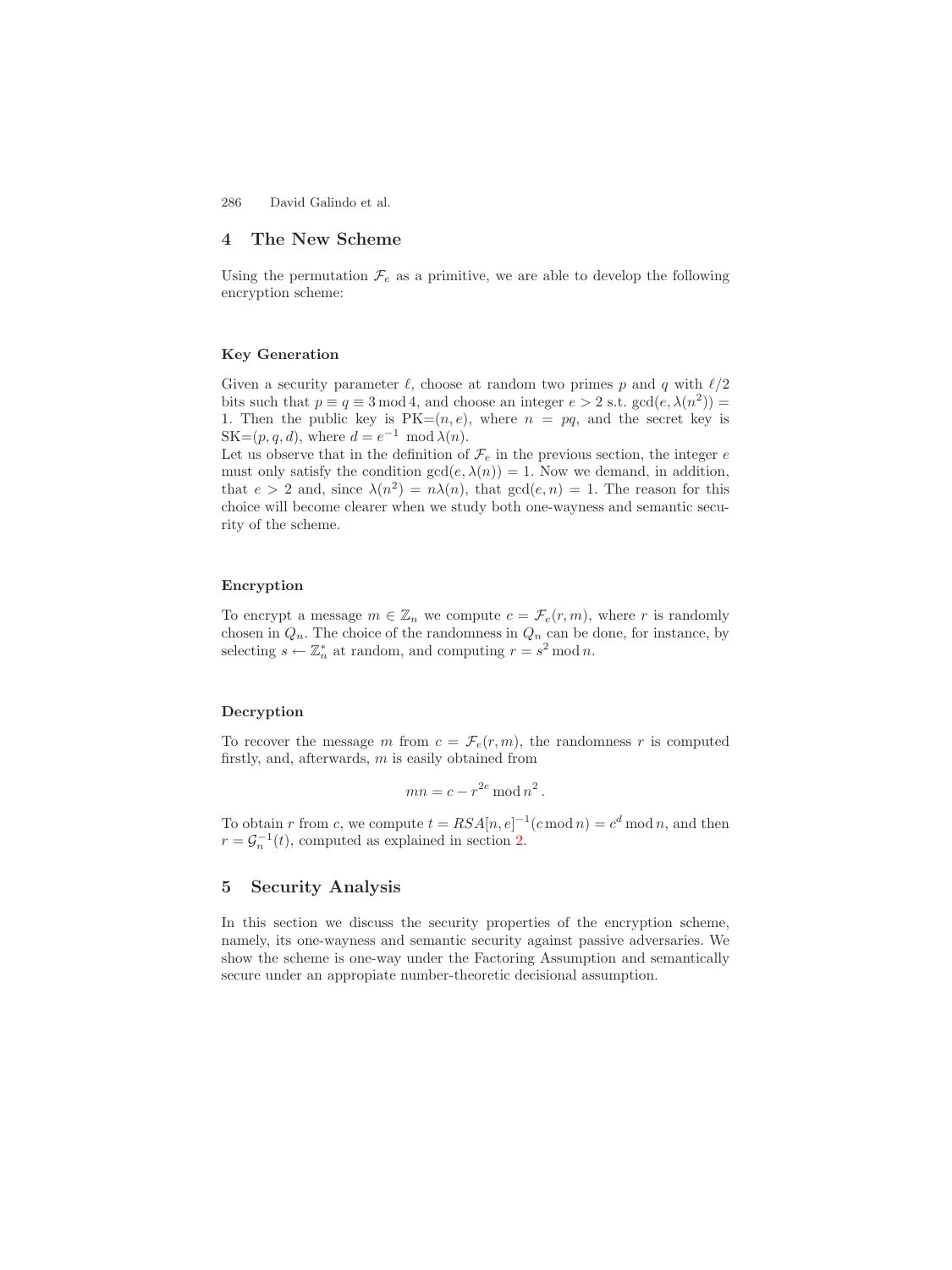#### <span id="page-8-3"></span>**5.1 One-Wayness**

In order to study the one-wayness of the scheme, we introduce a new computational problem which is closely related. Afterwards, we prove that the new computational problem is intractable if and only if the factoring problem is intractable. In fact, the new problem is the natural extension to our case of the questions dealed with in  $[23]$  and  $[6]$ .

In  $[6]$ , given an RSA modulus n and a public exponent e relatively prime to  $\lambda(n)$ , the following function from  $\mathbb{Z}_n^*$  to  $\mathbb{Z}_{n^l}^*$ , for  $l > 1$ , is defined:

Hensel-RSA[
$$
n, e, l
$$
]( $r^e \mod n$ ) =  $r^e \mod n^l$ ,

and it is proven that the hardness of computing such a function is equivalent to the RSA  $[n, e]$  assumption. With some slight modifications, the arguments in [\[6\]](#page-11-4) can be applied to our encryption scheme. Let us consider the **Hensel-Rabin-Williams** function from  $Q_n$  to  $Q_{n^l}$  defined as

Hensel-RW[
$$
n, e, l
$$
]( $r^{2e} \mod n$ ) =  $r^{2e} \mod n^l$ ,

<span id="page-8-2"></span>where  $r \in Q_n$ . The following proposition can then be stated

**Proposition 6** *Given* p, q *(different)* primes with equal length,  $p \equiv q \equiv$  $3 \mod 4$ ,  $n = pq$  and e a public RSA exponent relatively prime to n, comput*ing* **Hensel-RW**[n, e, 2] *on a random element*  $w \in Q_n$  *is hard if and only if the function* W*<sup>e</sup> is one-way.*

*Proof*:

(⇒) If  $W_e$  is not one-way, then r can be computed from  $r^{2e}$  mod n with nonnegligible probability and therefore **Hensel-RW**[n, e, 2]( $r^{2e}$ ) is trivially computed.

<span id="page-8-0"></span> $(\Leftarrow)$  The adversary, who wants to invert the Rabin-Williams function on a random input  $r^{2e} \mod n$ , calls an oracle twice for the **Hensel-RW**[n, e, 2] on inputs  $r^{2e}$  and  $r^{2e}a^{2e}$ , where a is randomly chosen in  $Q_n$ . Assuming that  $\varepsilon$  is the probability that the oracle gives the right answer, the adversary knows  $r^{2e} \mod n^2$  and  $\mu^{2e} \mod n^2$ , where  $\mu = ar \mod n$ , with probability  $\varepsilon^2$ . Then, it follows that there exists  $z \in \mathbb{Z}_n$  such that

$$
ar = \mu(1 + zn) \mod n^2.
$$
 (1)

Raising this equality to the power 2e we obtain the equation  $a^{2e}r^{2e} = \mu^{2e}(1 +$  $(2ezn) \mod n^2$ , from which z can be computed, since the rest of values involved are known. The last step is the computation of r and  $\mu$  from equation [\(1\)](#page-8-0). This can be done by using lattice reduction techniques (see [\[6\]](#page-11-4) for further details).  $\Box$ 

<span id="page-8-1"></span>The following lemma states the relation between computing **Hensel-RW**[ $n, e, 2$ ] function and the one-wayness of our scheme.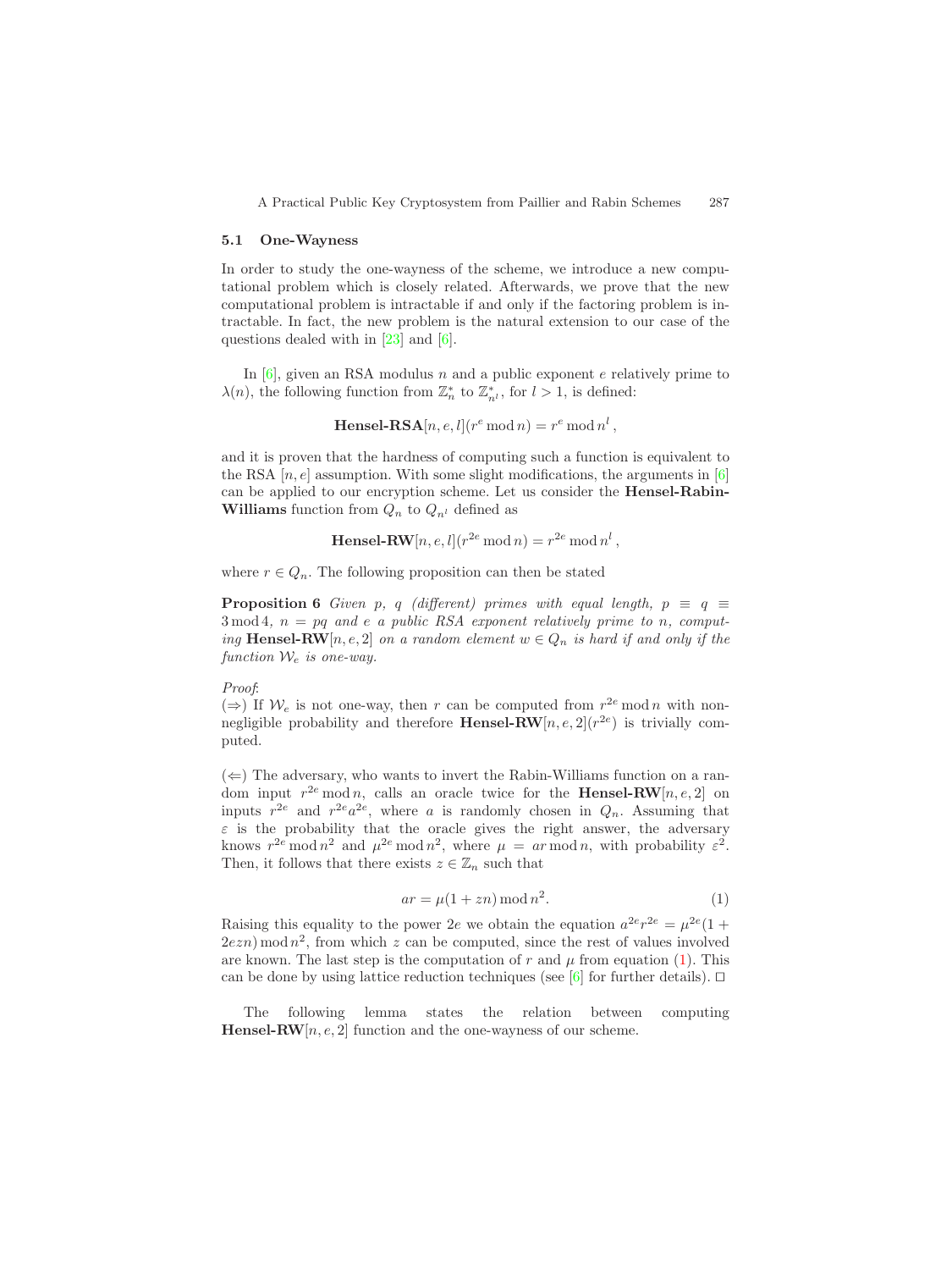<span id="page-9-0"></span>**Lemma 7** *The encryption scheme described in section [4](#page-7-0) is one-way if and only if computing* **Hensel-RW**[n, e, 2] *on a random input is hard.*

*Proof*:

 $(\Rightarrow)$  For a random ciphertext  $c \leftarrow Q_{n^2}$ , the message m is ily recovered from the **Hensel-Rabin-Williams** oracle since  $mn$  $c -$ **Hensel-RW**[ $n, e, 2$ ]( $c \mod n$ ).

(←) To compute **Hensel-RW**[n, e, 2] on  $c_0$  ←  $Q_n$ , it suffices to choose  $m_0$  ←  $\mathbb{Z}_n$ , and submit  $c_0 + m_0n$  to the adversary that is able to invert the proposed crypto system with a non-negligible probability  $\varepsilon$ . (Note that  $m_0$  is intended to match the exact probability distribution needed for the query to the adversary.) Since there exist uniques  $r \in Q_n$  and  $m \in \mathbb{Z}_n$  such that  $c_0 + m_0 n = r^{2e} + mn \mod n^2$ , the adversary answers m with probability  $\varepsilon$ . Then, **Hensel-RW**[n, e, 2](c<sub>0</sub>) =  $c_0 + (m_0 - m)n \bmod n^2$ .

The above arguments lead to the following theorem.

**Theorem 8** *The encryption scheme described in section [4](#page-7-0) is one-way if and only if the Factoring Assumption holds.*

*Proof*: From Lemma [7](#page-8-1) and Proposition [6,](#page-8-2) one-wayness of our scheme is equivalent to one-wayness of the Rabin-Williams function, that is in turn equivalent to the Factoring Assumption.  $\square$ 

At this point, we have to notice that, as the previous schemes with onewayness based on factoring, there exists a chosen ciphertext attack that completely breaks our cryptosystem. This problem can be avoided by directly applying the construction in the random oracle model introduced by Pointcheval in [\[21\]](#page-12-4). Since this construction provides an IND-CCA scheme from any partial one-way function, assuming only the random oracles and the assumption under which the function is one-way, we can build the new scheme from the primitive

$$
Q_n \times \mathbb{Z}_n \longrightarrow Q_{n^2}
$$
  

$$
(r, m) \longmapsto r^2 + mn \bmod n^2
$$

that is, taking  $e = 1$ . Thereby we obtain an IND-CCA scheme in the ROM based on factoring and highly efficient. This new scheme presents a *tight reduction* to the factoring problem, and it has a simpler description than some of the previous similar constructions [\[15,](#page-12-15) [3,](#page-11-5) [17\]](#page-12-16).

### **5.2 Semantic Security**

Now we describe the number-theoretic decisional assumption on which the semantic security of the scheme is based: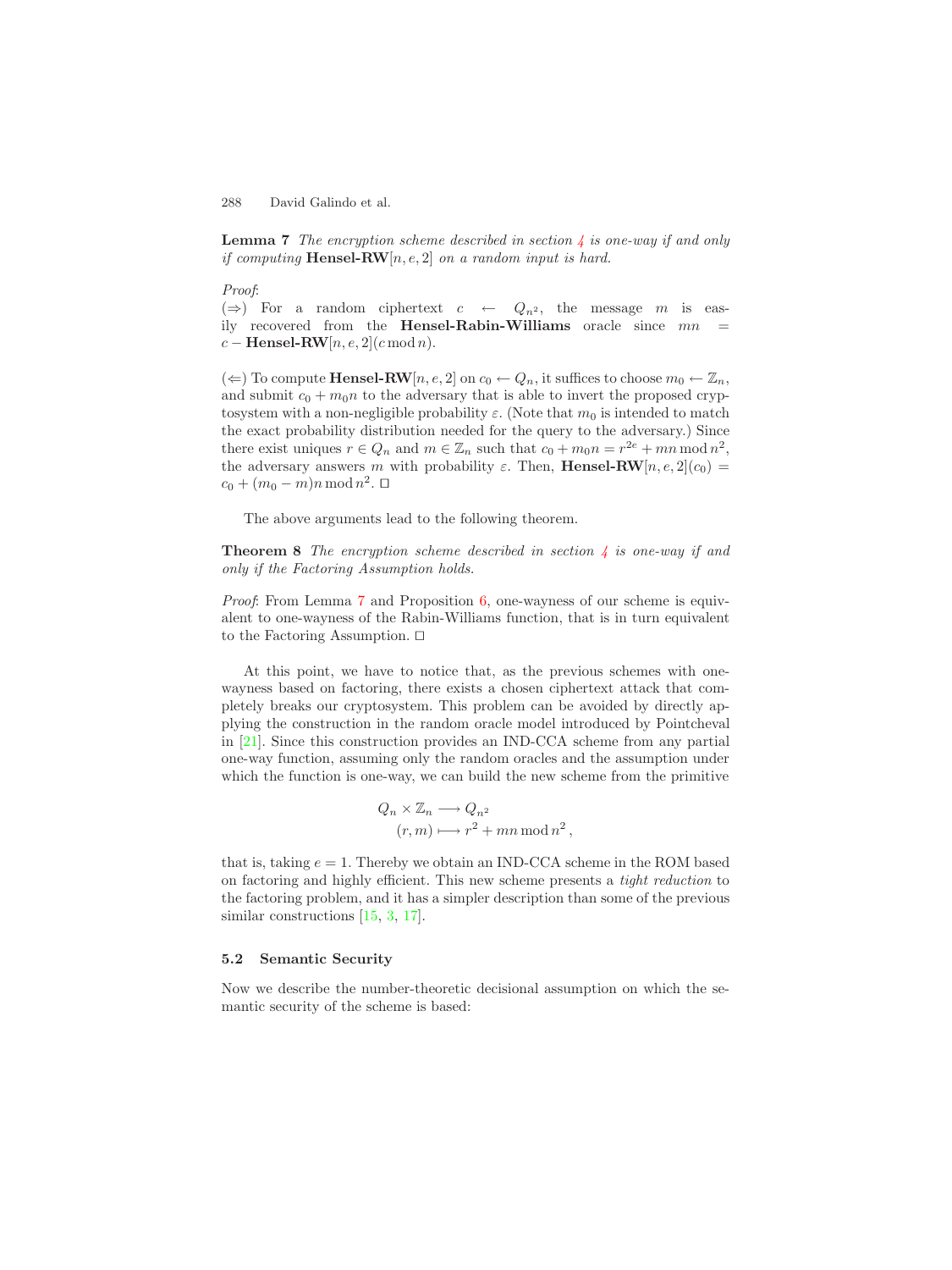<span id="page-10-0"></span>A Practical Public Key Cryptosystem from Paillier and Rabin Schemes 289

### **Decisional Small 2***e***-Residues Assumption (DS2eR)**

*Let* p, q *be randomly chosen*  $\ell$ -*bit long primes, with*  $p, q \equiv 3 \mod 4$ ,  $n = pq$ , and *let* e *be an integer such that*  $gcd(e, pq(p-1)(q-1)) = 1$ . *The following probability distributions are polinomially indistinguishable in the security parameter*  $\ell$ :

> $D_{2e-\text{multiple}} = (n, r^{2e} \mod n^2)$  where  $r \leftarrow Q_n$ , and  $D_{\text{random}} = (n, c)$  where  $c \leftarrow Q_{n^2}$ .

**Proposition 9** *The encryption scheme described in section [4](#page-7-0) is semantically secure if and only if DS2eR assumption holds.*

*Proof* : Semantic security is equivalent to indistinguishability of encryptions, that is, for all  $m_0 \in \mathbb{Z}_n$ , the distributions

$$
D_0 = (n, r^{2e} + m_0 n \mod n^2) \text{ where } r \leftarrow Q_n \text{ and}
$$
  

$$
D = (n, r^{2e} + mn \mod n^2) \text{ where } r \leftarrow Q_n, m \leftarrow \mathbb{Z}_n
$$

are polynomially indistinguishable. It is easy to see that the map

$$
Q_{n^2} \longrightarrow Q_{n^2}
$$

$$
c \longmapsto c - m_0 n \operatorname{mod} n^2
$$

is a polynomial time bijection. Then,  $D_0 \approx D$  is equivalent to

$$
(n, r^{2e} \mod n^2) \approx (n, r^{2e} + m'n \mod n^2)
$$
 where  $r \leftarrow Q_n, m' \leftarrow \mathbb{Z}_n$ .

Note that the distribution on the left side is  $D_{2e-\text{multiple}}$ . Besides, since  $r^{2e} + m'n \mod n^2 = \mathcal{F}_e(r,m')$ , and  $\mathcal{F}_e$  is a bijection, then D and  $D_{\text{random}}$  are identically distributed.  $\square$ 

Once we have proved the equivalence between the semantic security of the scheme and DS2eR assumption, the question that immediately arises is the confidence we should have on this assumption. The decisional assumption in the RSA-Paillier scheme [\[5\]](#page-11-0), named as DSeR assumption, is very similar to ours. In their case it is conjectured that it is infeasible to distinguish between a random element in  $\mathbb{Z}_{n^2}^*$  and an element of the form  $r^e \mod n^2$ , where  $r \leftarrow \mathbb{Z}_n^*$ , when the factorisation of  $n$  is unknown. As it is argued in  $[5]$ , the better way we know to attack DS2eR assumption is to solve its computational version, that is, we answer the DS2eR problem by finding a solution of the equation  $x^{2e} = c \mod n^2$ , with  $c \in Q_{n^2}$ . So we are adressed with the problem of finding small solutions of low degree polynomials. The best known way to do it is to apply the following result due to Coppersmith [\[7\]](#page-12-17):

**Theorem 10** *Let* N *be an integer and let*  $f(x) \in \mathbb{Z}_N[x]$  *be a monic polynomial of degree d. Then there is an efficient algorithm to find all*  $x_0 \in \mathbb{Z}$  *such that*  $f(x_0) = 0 \mod N$  *and*  $|x_0| < N^{1/d}$ *.*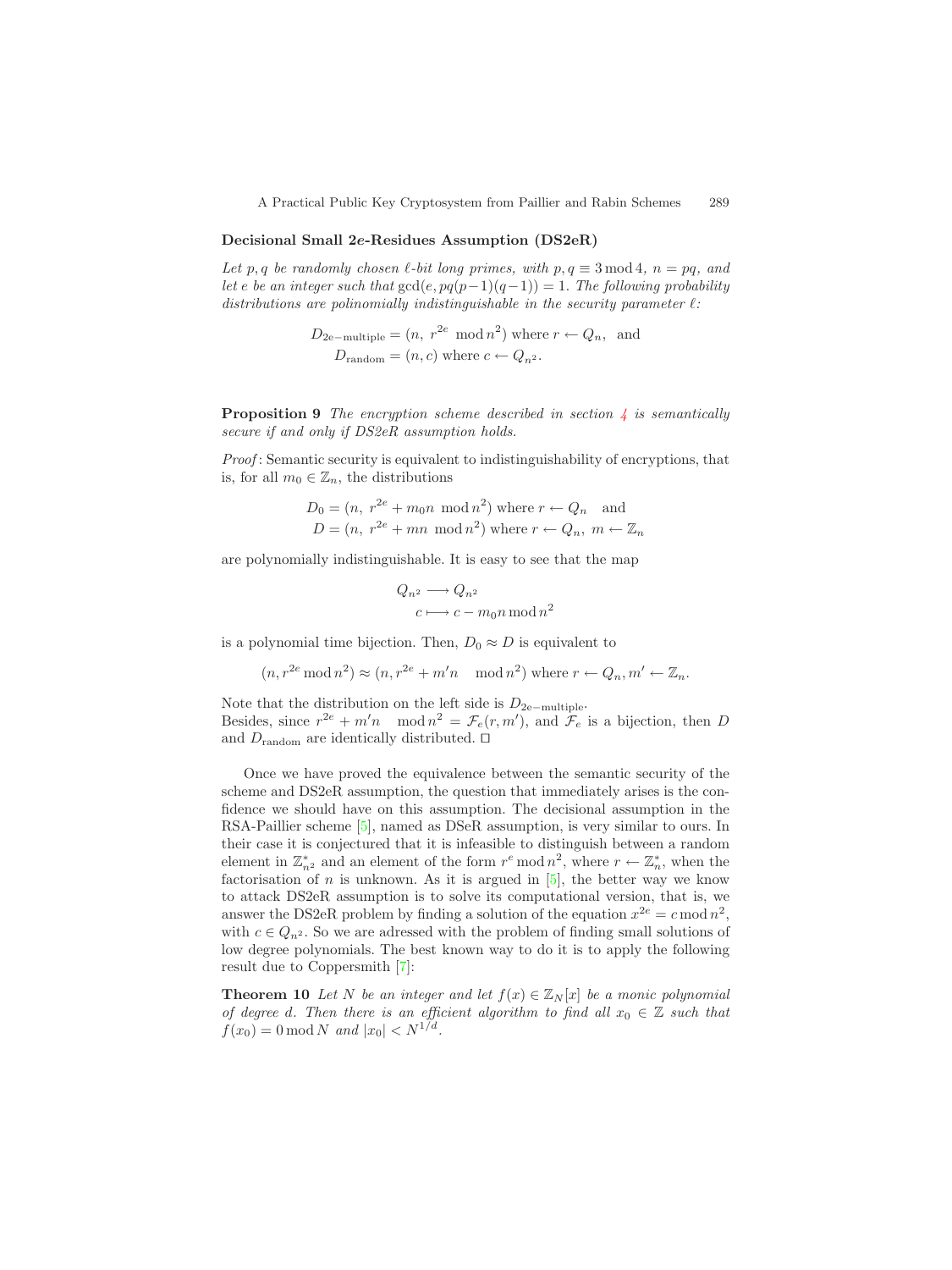<span id="page-11-6"></span>In our case, given the equation  $c = x^{2e} \mod n^2$ , we must find a root  $x < n$ . Coppersmith's result ensures this is efficiently computable (i.e. in polynomial time) for all  $|x| < n^{2/2e} = n^{1/e}$ . For all values x greater than this bound, at present there is no polynomial algorithm that solves this problem when the factorization of n is unknown. Then for any  $e > 2$  the assumption seems to be valid with hardness depending on the size of exponent e.

Regarding decisional assumptions DSeR and DS2eR, we can establish the following interesting link.

**Proposition 11** *If both Quadratic Residuosity [\[13\]](#page-12-18) and DSeR assumptions hold, then the DS2eR assumption also holds.*

*Sketch of the proof:* If the Quadratic Residuosity assumption holds, then the probability distributions  $D_1$  and  $D_2$  obtained from  $(r^e \mod n^2, r \leftarrow Q_n)$  and  $(r^e \mod n^2, r \leftarrow \mathbb{Z}_n)$  are indistinguishable. Moreover, DSeR assumption implies that these distributions are indistinguishable from the distribution  $D_3$  obtained from  $(c \leftarrow \mathbb{Z}_{n^2})$ . Finally, squaring  $D_1$  and  $D_3$  we conclude that  $(r^{2e} \mod n^2, r \leftarrow$  $Q_n$ ) is indistinguishable from  $(c^2 \mod n^2, c \leftarrow \mathbb{Z}_{n^2})$ , that is uniformly distributed over  $Q_{n^2}$ .  $\square$ 

Nevertheless, nowadays we have very little knowledge about the validity of this family of decisional assumptions, and more research is needed to evaluate their difficulty. We think this could enlighten on the design of IND-CCA encryption schemes in the standard model which one-wayness is based on the RSA or factoring problems.

### **Acknowledgements**

<span id="page-11-3"></span>We would like to thank Dario Catalano for sending us an early version of his paper [\[6\]](#page-11-4) and the anonymous referees for their useful comments.

### <span id="page-11-5"></span><span id="page-11-1"></span>**References**

- [1] M. Abdalla, M. Bellare and P. Rogaway. DHAES: An Encryption Scheme Based on the Diffie-Hellman Problem. *Submission to IEEE P1363a.* (1998) [280](#page-1-0)
- <span id="page-11-2"></span>[2] M. Bellare and P. Rogaway. Random Oracles are Practical: a Paradigm for Designing Efficient Protocols. *ACM CCS 93, ACM Press* (1993) [280](#page-1-0)
- <span id="page-11-0"></span>[3] D. Boneh. Simplified OAEP for the RSA and Rabin Functions. *CRYPTO' 01, LNCS* **2139** 275–291(2001). [288](#page-9-0)
- <span id="page-11-4"></span>[4] R. Canetti. Towards realizing random oracles: Hash functions that hide all partial information. *CRYPTO' 97, LNCS* **1294** 455–469 (1997). [280](#page-1-0)
- [5] D. Catalano, R. Gennaro, N. Howgrave-Graham and P. Q. Nguyen. Paillier's Cryptosystem Revisited. *ACM CCS '2001 ACM Press* (2001). [279,](#page-0-0) [280,](#page-1-0) [281,](#page-2-0) [283,](#page-4-0) [289](#page-10-0)
- [6] D.Catalano, P. Q. Nguyen and J. Stern. The Hardness of Hensel Lifting: The Case of RSA and Discrete Logarithm. *To appear at Proceedings of ASIACRYPT'2002. LNCS* **2501** (2002). [280,](#page-1-0) [283,](#page-4-0) [287,](#page-8-3) [290](#page-11-6)